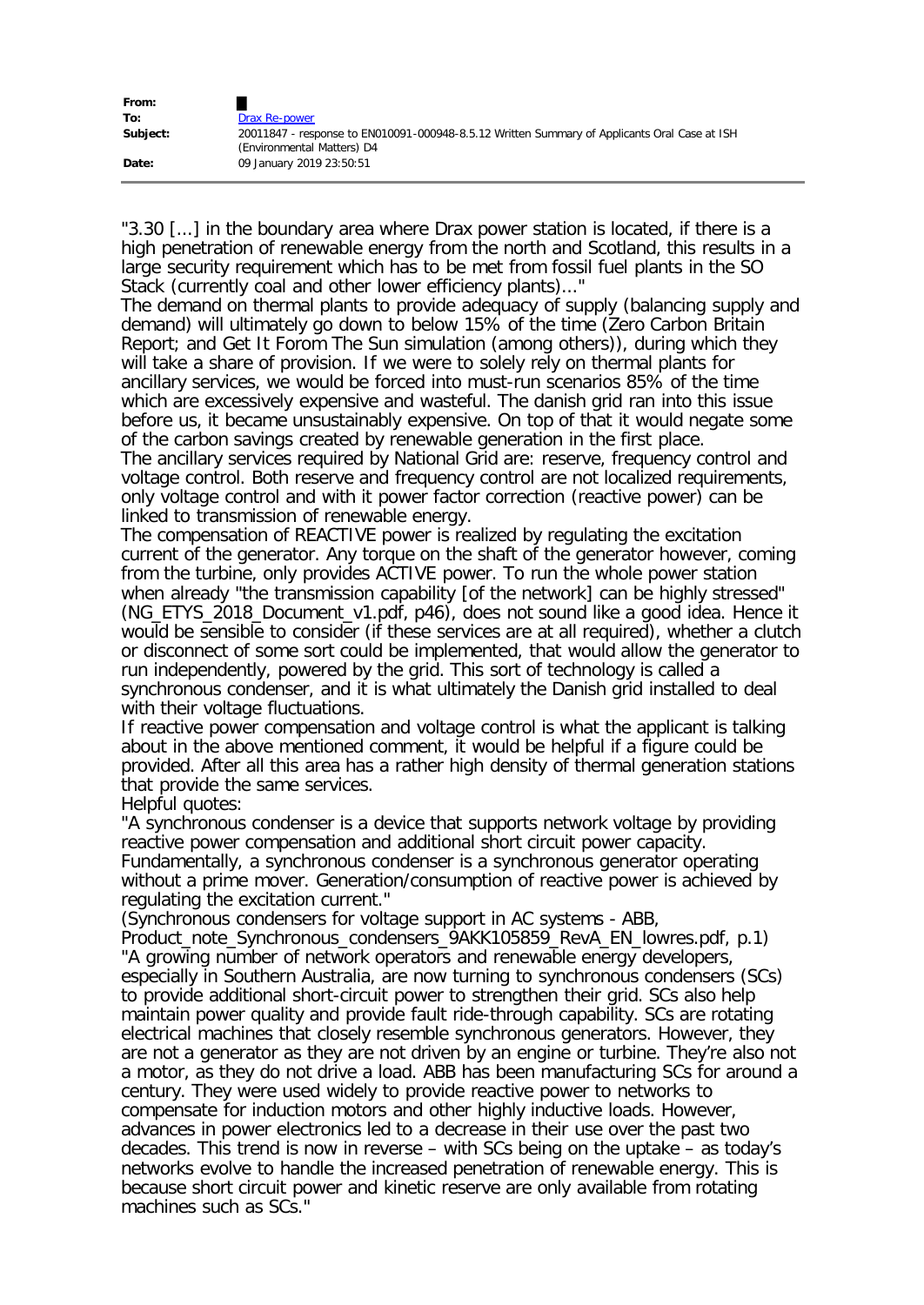(ABB\_Synchronous condensers support Australia's clean energy transformation.pdf, p.1)

New SynCons - Purpose and requirements

•To significantly reduce the number and duration of "must-run" requests for conventional thermal power stations, i.e. significant savings.

–Short circuit level contribution

–Dynamic and continuous voltage regulation

–Fault-ride-through capability

•High level of availability and reliability

–Well proven equipment

Summary and outlook

•The market share for the conventional generation in the energy market continues to fall leading to mothballing and decommissioning

•The necessary system support is built into the grid

–A level playing field in the energy market

–Lower socio economic costs

–Maintain high security of supply

"...The current projections of the total transfer requirement (i.e. the energy needed to transmit renewable energy around the system to where it is needed) for the boundary area in which Drax operates is 16GW, hence there are still significant levels of gas generation projected for 2030."

This statement does not seem to make much sense, if any of what I mentioned above or below does not address the meaning of the above comment comment by the applicant, explanation is needed.

The Boundary concept uses imagined boundary LINES on the UK map, often in places where the transfer capability is limited. I assume the 16 GW figure was taken from the projection of the boundary capacity needed for the boundary line north of the area Drax operates in (B7(a)). We are talking about the transfer capacity of power lines and offshore High Voltage DC links that geographically crosses this boundary line (and may or may not connect to land within the adjacent areas), NOT about projections of any generation capacity required in any AREA.

It is worth mentioning that there are at present the three 400kV double circuit at the boundary B7 (B7a only differs in the west of the country), one of which is at the west coast, two pass close to Drax. Their combined boundary capacity (all three) seems to be somewhere between 4,1 and 4,5 GW, as the total is 6,5 GW and the rest is made up by a HVDC link in the Irish Sea. Besides some reinforcement of existing power lines and a potential new HVDC link from Stella West (North East England) to Padiham (Lancashire) (National Gird - Network-Options-Assessment-2017-18.pdf p.70), the bulk of new capacity is likely to be provided offshore by HVDC links that potentially bypass the whole area.

"3.31 The Proposed Scheme's efficiency, flexibility to offer enhanced services, and its location would mean it sits high on the SO Stack."

Efficiency and flexibility are two things that don't go well together with regards to gas power stations. It is quite costly to start up a gas power station, and initially it will run in open cycle mode for several hours at correspondingly reduced efficiency (of at best 40%?). On top of that it's likely to be outside it's maximum efficiency window most of the time, even if optimized for part load.

The demand of flexible generation means a lot of fluctuations, part load and onsand-offs, if other technologies like flow- and other batteries, compressed air, ocean gravity and hydros with no start up or standby cost will be able to bridge the shortfall, they will be utilized first. Due to there low and extremely low start up times (down to a few hundred milliseconds in the case of batteries) these technologies would be the preferred choice for frequency response.

"[...] battery storage and demand response provide adequacy, reserve and frequency response, the system needs that ensure reliability." (Thermal generation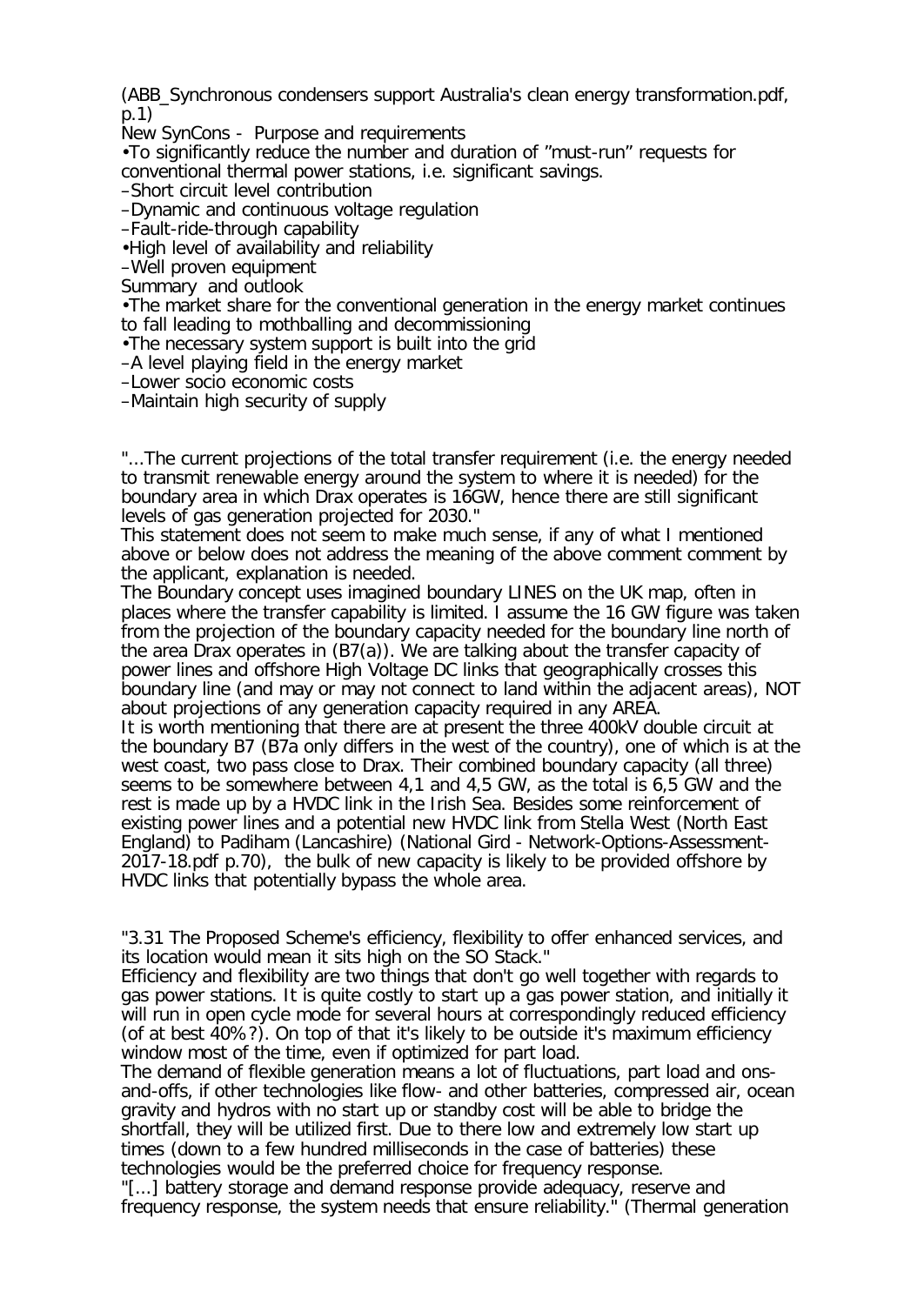and electricity system reliability - imperial college London consultants, p27)

"3.39 [...] from Drax Power Limited explained that a projected increase in renewable energy does not result in decreased demand in thermal generation, because of the security requirements for thermal generation to back up the large penetration of renewables."

In future the primary source of energy will be from intermittent renewables, and hence in accordance the ENERGY demand from thermal power stations will drop down drastically, falling below 10% (the Zero Carbon Britain Report mentions 5%) and turning them into backup generation stations. In case of a prolonged shortfall of renewable supply however (when cheaper short term storage is depleted) most of the demand will at present still be met by thermal generation, calling for capability to cover a relatively big share of the potential national demand - a high POWER output (installed capacity)..

It is therefore inaccurate to generalize by stating that a "projected increase in renewable energy" generation would "not result in a decreased demand in thermal generation".

Beyond that it is worth noting that selling electric ENERGY is the main income source of power stations, installed capacity (POWER output capability) and consequential capital investment probably one of the biggest cost factor, which makes this technology a quite costly solution to provide backup, creating incentive to reduce reliance on it using other solution (e.g. tidal power with short term storage - see developments in tidal flow)

The length and magnitude of the shortfalls in supply from intermittent renewables has been studied and simulated, estimates on the ability of a 'smart mix' of new solutions to cover these shortfalls reliably however vary.

"3.44 explained that inertia was just one of the system requirements for the grid to run safely and efficiently. The further explained that the current rate of change of frequency is set at 0.25Hz/sec, the requirement to maintain this value is 135GWs of which 70% comes from large generation (which means it must be synchronous generation such as from gas, coal or nuclear, above 100MW) , this can be somewhere in the region of 24 generating units, even in summer when demand is low."

From 'Thermal generation and electricity system reliability': "National Grid's system upgrades to raise the threshold rate of change of frequency [to 0,5Hz/sec], due to be completed in 2021, will allow the electricity system to tolerate relatively low levels of inertia, and will reduce the need for synchronous generators." (p.29, Thermal generation and electricity system reliability - Imperial College London Consultants)

Inertia is a byproduct of thermal generation, provided by the spinning mass in turbines and synchronous generators. It slows down frequency variations on the grid and is a quality that National Grid currently doesn't pay for. Inertia provision however is not bound to thermal generation or even any generation at all, solong as a spinning mass is connected to the grid via a synchronous machine, which may be used for voltage control, which brings us back to a synchronous condenser.

"Synchronous condensers can support the power system voltage during prolonged voltage sags by increasing the network inertia."(ABB - Synchronous condensers for voltage support in AC systems; Product\_note\_Synchronous\_

condensers\_9AKK105859\_RevA\_EN\_lowres.pdf, p1) or.

"The inertia provided by the new SynCons is one third of a typical steam unit.– If required additional rotating mass can be fitted to an external flange"(p16/17, Synchronous Condensers for reliable HVDC operation and bulk power transfer - IEEE PES; PESGM2015P-003046.pdf)

If inertia were to be a reason of consideration, it would be helpful to know the actual levels of inertia that we currently experience on the grid, and expect to experience in the future to compare it to future minimum requirements.